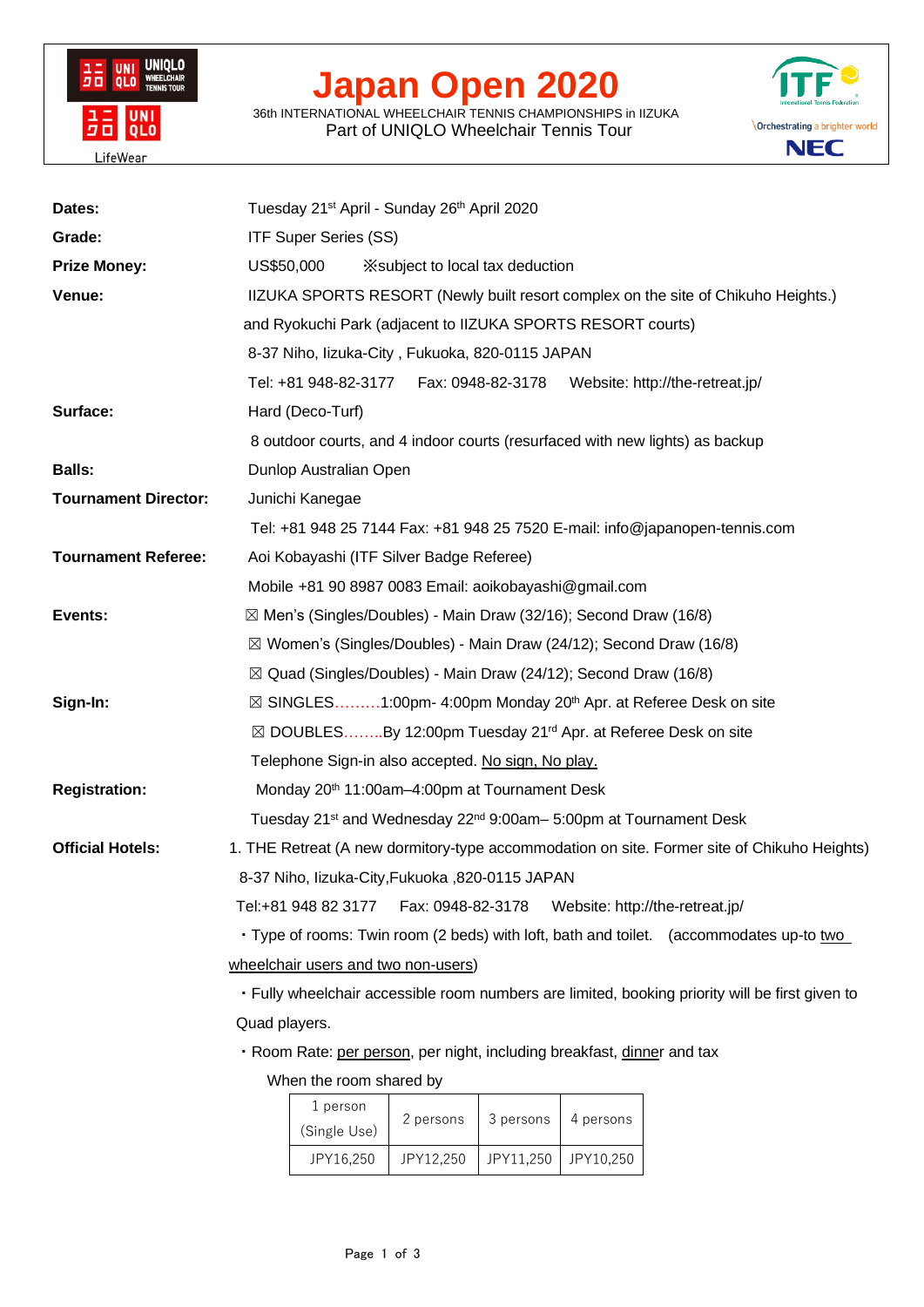

## **Japan Open 2020**

36th INTERNATIONAL WHEELCHAIR TENNIS CHAMPIONSHIPS in IIZUKA Part of UNIQLO Wheelchair Tennis Tour



|                            | The tournament rate will not be applied for the extra nights of stay before 19th and after 27th,               |
|----------------------------|----------------------------------------------------------------------------------------------------------------|
|                            | please contact Yoko at the tournament office.                                                                  |
|                            | · VISA, MasterCard, JCB, American Express, Diners Club will be accepted.                                       |
|                            | 2. Nogami President Hotel (With breakfast. Not including accommodation tax.)                                   |
|                            | • JPY 7,200/night/person (when a twin room is shared with two people)                                          |
|                            | · JPY 8,200/night/person (single room)                                                                         |
|                            | 12-37 Shintateiwa, Iizuka-City, Fukuoka 820-0004 JAPAN                                                         |
|                            | Tel: +81 948 22 3840  Fax: +81 948 25 3798  http://www.nogami-p-hotel.jp/                                      |
|                            | · VISA, MasterCard, JCB, American Express, Diners Club will be accepted.                                       |
| <b>Entry Closing Date:</b> | Tuesday 10th March 2020                                                                                        |
| Send entries to:           | Yoko Yanase                                                                                                    |
|                            | NPO Kyushu Wheelchair Tennis Association, Japan Open                                                           |
|                            | 6-1 Kayanomori, Iizuka-City, Fukuoka-ken                                                                       |
|                            | 820-0011 JAPAN                                                                                                 |
|                            | Fax: +81 948 25 7520 Email: iizukajapanopen@gmail.com                                                          |
| <b>Entry Fees:</b>         | US\$200                                                                                                        |
|                            | Inclusive of lunches on site from Tuesday to Sunday, 2 dinners at social functions on                          |
|                            | Monday 20 <sup>th</sup> and Saturday 26 <sup>th</sup> , transportation and a player pack. Accommodation is not |
|                            | included.                                                                                                      |
| <b>Rules:</b>              | <b>ITF Rules of Tennis, ITF Regulations for Wheelchair Tennis, and ITF Wheelchair Tennis</b>                   |
|                            | Code of Conduct will be applied.                                                                               |
| <b>IPIN Registration:</b>  | All players must have the IPIN at the time of the entry. <www.itftennis.com ipin=""></www.itftennis.com>       |
| <b>Nearest Airport:</b>    | Fukuoka International Airport                                                                                  |
|                            | * Connecting flights: from Tokyo/Narita International Airport, Nagoya/Chubu Centrair                           |
|                            | International Airport, and Osaka/Kansai International Airport, etc.                                            |
| <b>Airport Pickup:</b>     | Available from Sunday 19 <sup>th</sup> , and will be arranged according to your flight schedule                |
| Visa:                      | If you require an invitation letter for your visa, a visa request must be received before                      |
|                            | 10 <sup>th</sup> March 2020. Please send your full name, nationality, date of birth, passport copy, and        |
|                            | postal address.                                                                                                |